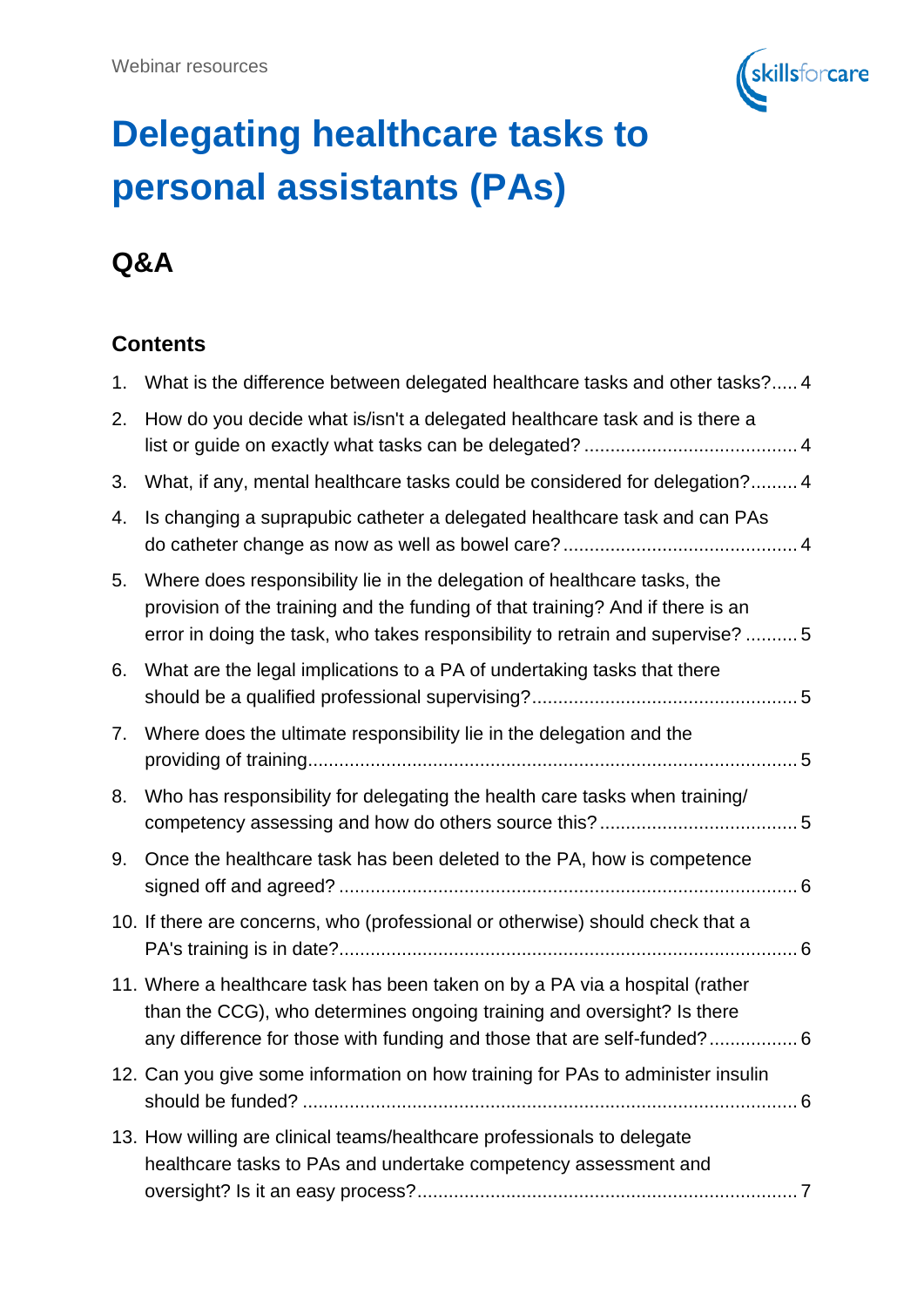| 14. If a task, which can be delegated, is one which doesn't require clinical<br>decision making, how would this apply to tracheostomy care and oxygen<br>delivery? Would deciding if a tube needed changed in an emergency or not<br>be a clinical decision? Would deciding based on the patient presentation if |
|------------------------------------------------------------------------------------------------------------------------------------------------------------------------------------------------------------------------------------------------------------------------------------------------------------------|
| 15. Is it always the responsibility for the CCG to assess competency sign off?<br>There appears to be variation in relation to training for delegated healthcare<br>tasks, where some CCGs will train and assess competence and some<br>won't, what's the reason for that and are there plans to change this? 8  |
| 16. If a decision is made to delegate a healthcare task, what is the                                                                                                                                                                                                                                             |
| 17. How are responsibilities in relation to delegating health care tasks                                                                                                                                                                                                                                         |
| 18. Can healthcare tasks, that are bespoke to an individual, and have been<br>delegated to one or two team members by a healthcare professional, then<br>be cascaded to other PAs for them to then carry out the tasks on a daily                                                                                |
| 19. Is it the responsibility of the delegating professional to monitor the PAs<br>continued competence in undertaking a delegated healthcare task? 9                                                                                                                                                             |
| 20. Does the healthcare task need to be delegated to a PA by an NHS<br>employed healthcare practitioner? For example, can a privately employed                                                                                                                                                                   |
| 21. Webinar speaker said that paying a higher rate of pay improved recruitment<br>of PAs. How would you advise someone who, as a result of their PHB being<br>capped means their assess day care needs are not being met?  9                                                                                     |
| 22. What can I do if my PA is unwilling to take on additional tasks and<br>responsibility (e.g. delegated healthcare task) without having an increase in<br>their pay to take into account the additional responsibility? Or my CCG                                                                              |
| 23. What resources or support services help when becoming an individual                                                                                                                                                                                                                                          |
|                                                                                                                                                                                                                                                                                                                  |
| 25. Why is there a difference in working for support workers in domiciliary care<br>vs PAs, for example, 2-1 with transfers, but PAs can do this alone?  10                                                                                                                                                      |
|                                                                                                                                                                                                                                                                                                                  |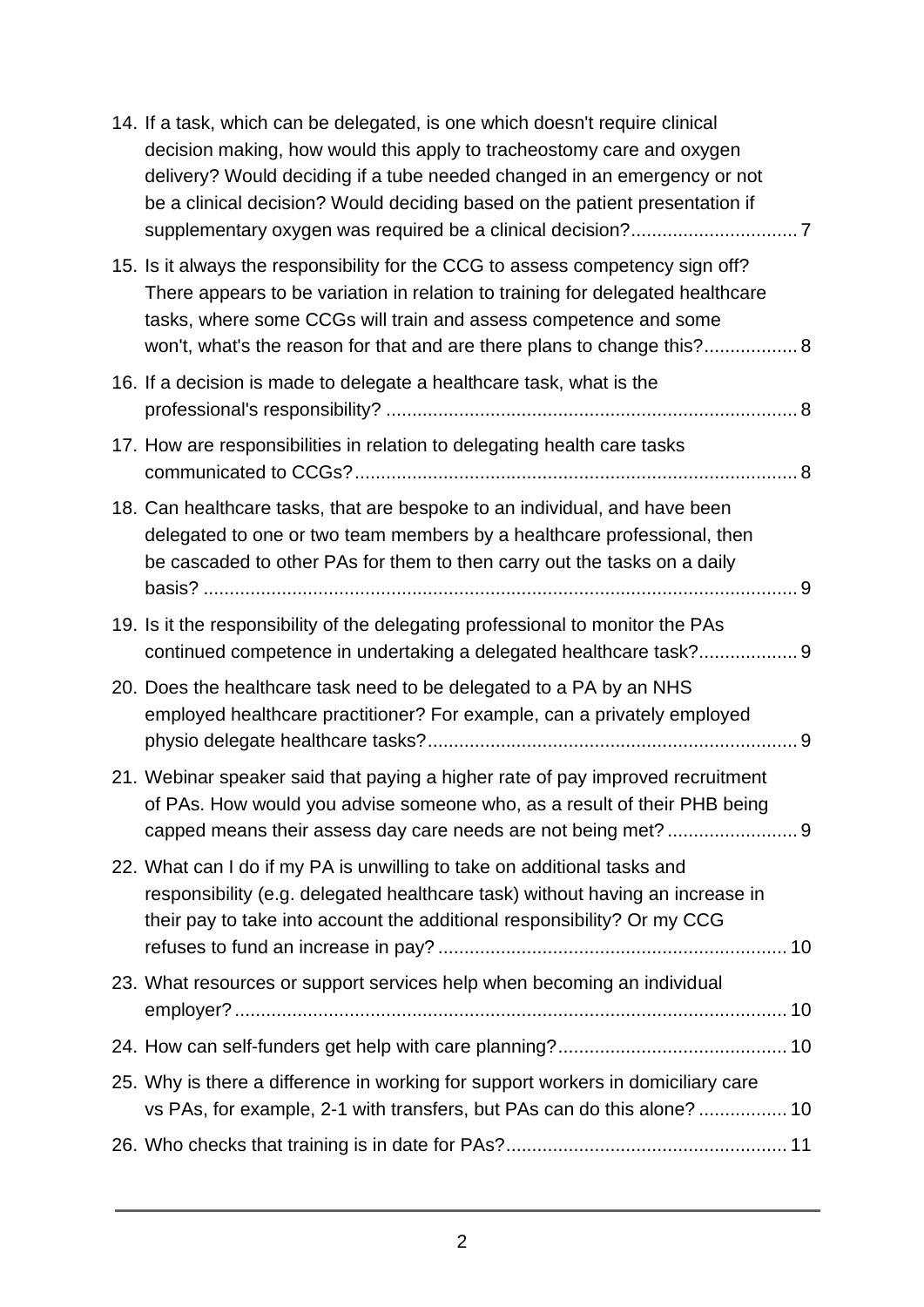| 27. PAs and individual employers are not CQC registered, so who has<br>responsibility for keeping a track of training needed and how often should                                                                                           |
|---------------------------------------------------------------------------------------------------------------------------------------------------------------------------------------------------------------------------------------------|
| 28. The need for delegation of healthcare tasks to PAs has increased during<br>the pandemic, is there an ongoing commitment or plan to raise awareness<br>amongst individual employers, as well as with associated support (e.g.            |
| 29. Are self-employed carers covered by insurance to undertake delegated                                                                                                                                                                    |
| 30. If my self-employed PA has their own public liability insurance, do I also                                                                                                                                                              |
|                                                                                                                                                                                                                                             |
| 32. Are family members included in insurance cover to undertake delegated                                                                                                                                                                   |
| 33. How does health and safety law apply in the home, specifically relating to<br>lifting equipment when Lifting Operations and Lifting Equipment Regulations<br>(LOLER) say 'domestic assistants' are specifically excluded? 13            |
| 34. If provision of care is shared with a domiciliary care provider and they<br>provide training as a goodwill gesture, does their insurance take on the<br>training/competence liability or does this lie with the individual employer? 13 |
| 35. How does employer liability apply if the individual employer was not aware<br>of a risk? For example, if a hoist system was found to have been installed<br>incorrectly but it's use was stopped as soon as concerns were raised?  14   |
| 36. Are there any restrictions (insurance or otherwise) around under 18s<br>undertaking healthcare tasks (e.g. administering medication)?  14                                                                                               |
| 37. Can people under the age of 18 provide personal care, if so, what needs to<br>be considered in terms of supervision and any potential psychological                                                                                     |
| 38. What, if any, insurance advice/cover is available for individual employers if                                                                                                                                                           |
| 39. Will there be ongoing provision of personal protective equipment (PPE) for<br>those who are not PHB funding but undertaking healthcare tasks (e.g.                                                                                      |
| 40. Will PAs be able to continue to access free covid related testing?  16                                                                                                                                                                  |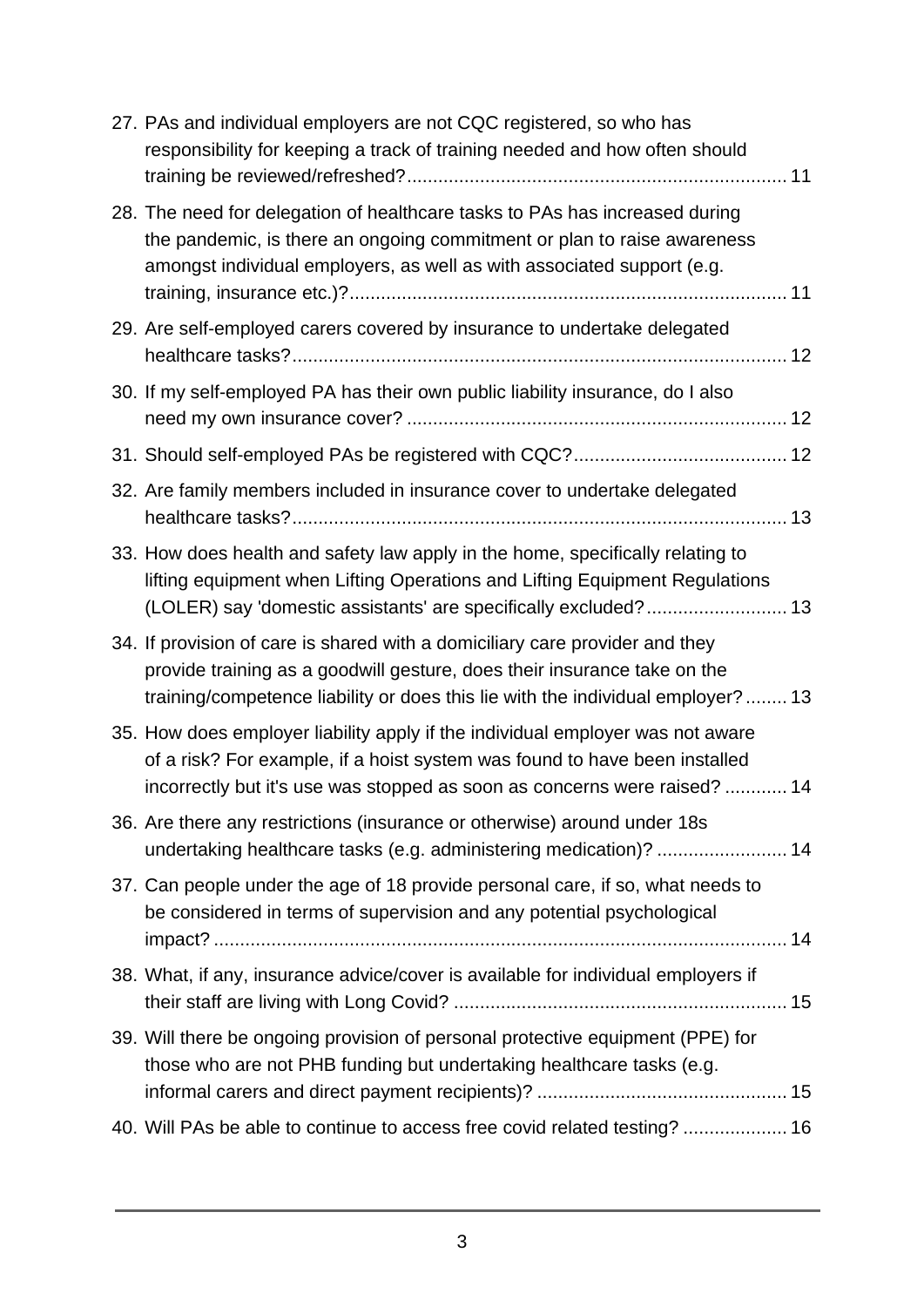#### <span id="page-3-0"></span>**1. What is the difference between delegated healthcare tasks and other tasks?**

Delegated healthcare tasks are distinct from other tasks in that they are tasks of a clinical nature which come under the responsibility of a registered healthcare practitioner. They therefore require a decision to delegate by a practitioner with the appropriate occupational competency and the delegation needs to include training, assessment of competence and review. Delegated healthcare tasks are tasks that can be done in much the same way each time and don't require a PA to make clinical decisions each time they carry out the task.

#### <span id="page-3-1"></span>**2. How do you decide what is/isn't a delegated healthcare task and is there a list or guide on exactly what tasks can be delegated?**

There is no list or guide of tasks suitable for delegation issued by NHS England and NHS Improvement (NHSE/I). Clinical Commissioning Groups (CCGs) may have lists as part of their local policy, but any list must be indicative only – each decision to delegate must be made on an individual basis, according to the circumstances of the person concerned. Something that might generally be suitable for delegation may, because of the particular complexities of a person's health or other circumstances, not be appropriate to delegate in that instance. A list can help with general guidance but each decision to delegate a task should be individually made.

#### <span id="page-3-2"></span>**3. What, if any, mental healthcare tasks could be considered for delegation?**

See answer to question 2.

#### <span id="page-3-3"></span>**4. Is changing a suprapubic catheter a delegated healthcare task and can PAs do catheter changes now as well as bowel care?**

<span id="page-3-4"></span>NHSE/I does not provide a list of tasks suitable for delegation – each decision to delegate must be made on an individual basis, according to the circumstances of the person concerned, and by registered professional with the appropriate occupational competence.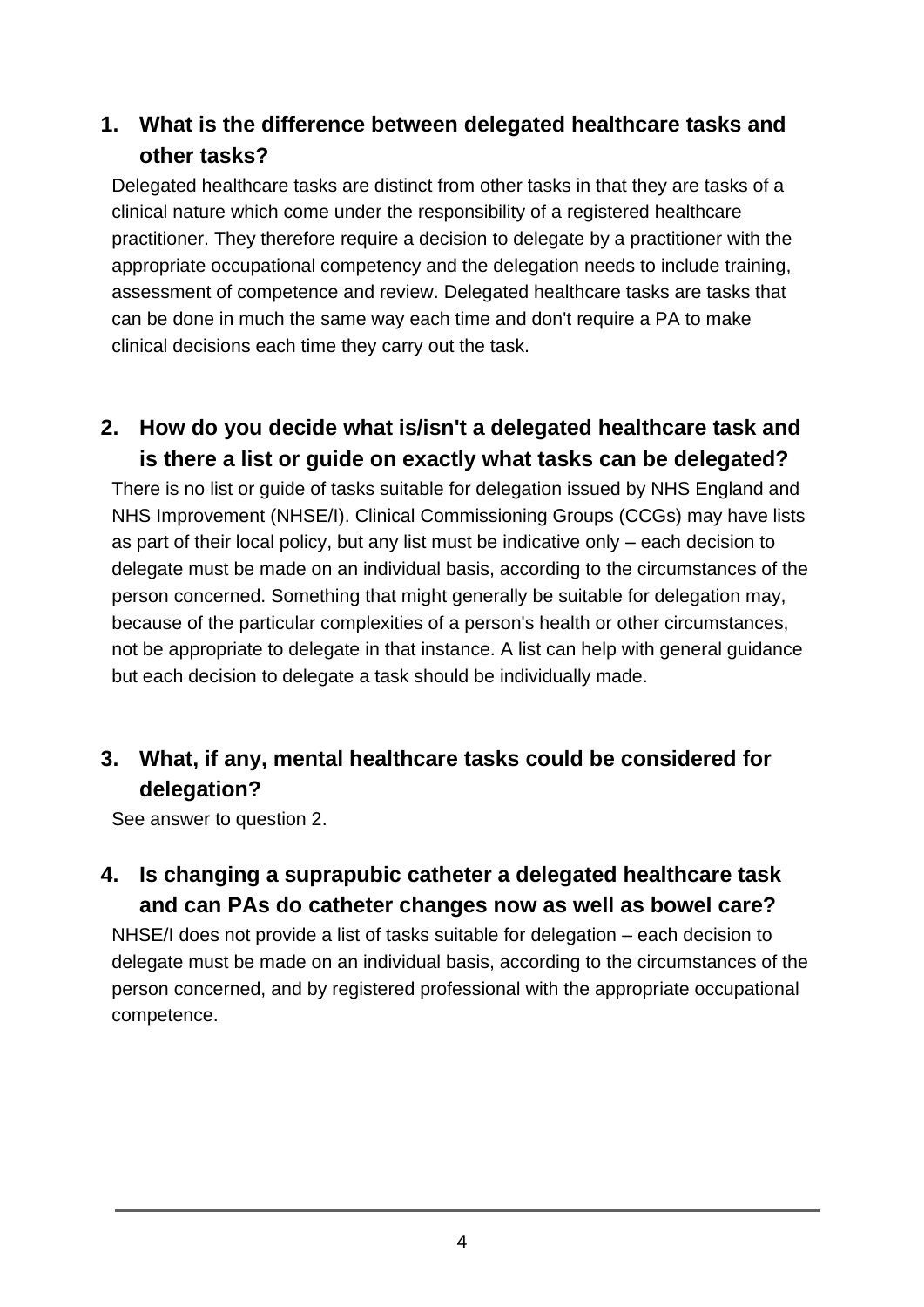## **5. Where does responsibility lie in the delegation of healthcare tasks, the provision of the training and the funding of that training? And if there is an error in doing the task, who takes responsibility to retrain and supervise?**

The registered practitioner with the occupational competency to delegate the task is responsible for the decision to delegate and must provide training or arrange for the provision of training, competency sign-off and ongoing support. This should be funded by the NHS. If a PA does not feel competent and confident to carry out a task, or if they make a mistake, they should contact the NHS practitioner responsible for the person's care, or person who provided training to request additional support – they can do this directly or via their employer.

#### <span id="page-4-0"></span>**6. What are the legal implications to a PA of undertaking tasks that there should be a qualified professional supervising?**

Once a decision has been made that a task can be delegated, and training has been provided and competency assessed, the process also should include the provision of ongoing support for the PA. After their training, they should know who to contact if they have any queries or concerns. There should also be an agreed review process. If the task needs daily supervision – either because of the task itself, or the lack of competency of the PA, it shouldn't be delegated.

#### <span id="page-4-1"></span>**7. Where does the ultimate responsibility lie in the delegation and the providing of training?**

The registered practitioner with the relevant skill to delegate the task, is accountable for the decision to delegate and cannot delegate that accountability. As part of delegation they must ensure that the PA is trained and assessed as competent.

#### <span id="page-4-2"></span>**8. Who has responsibility for delegating the health care tasks when training/ competency assessing and how do others source this?**

<span id="page-4-3"></span>See answer to question 7.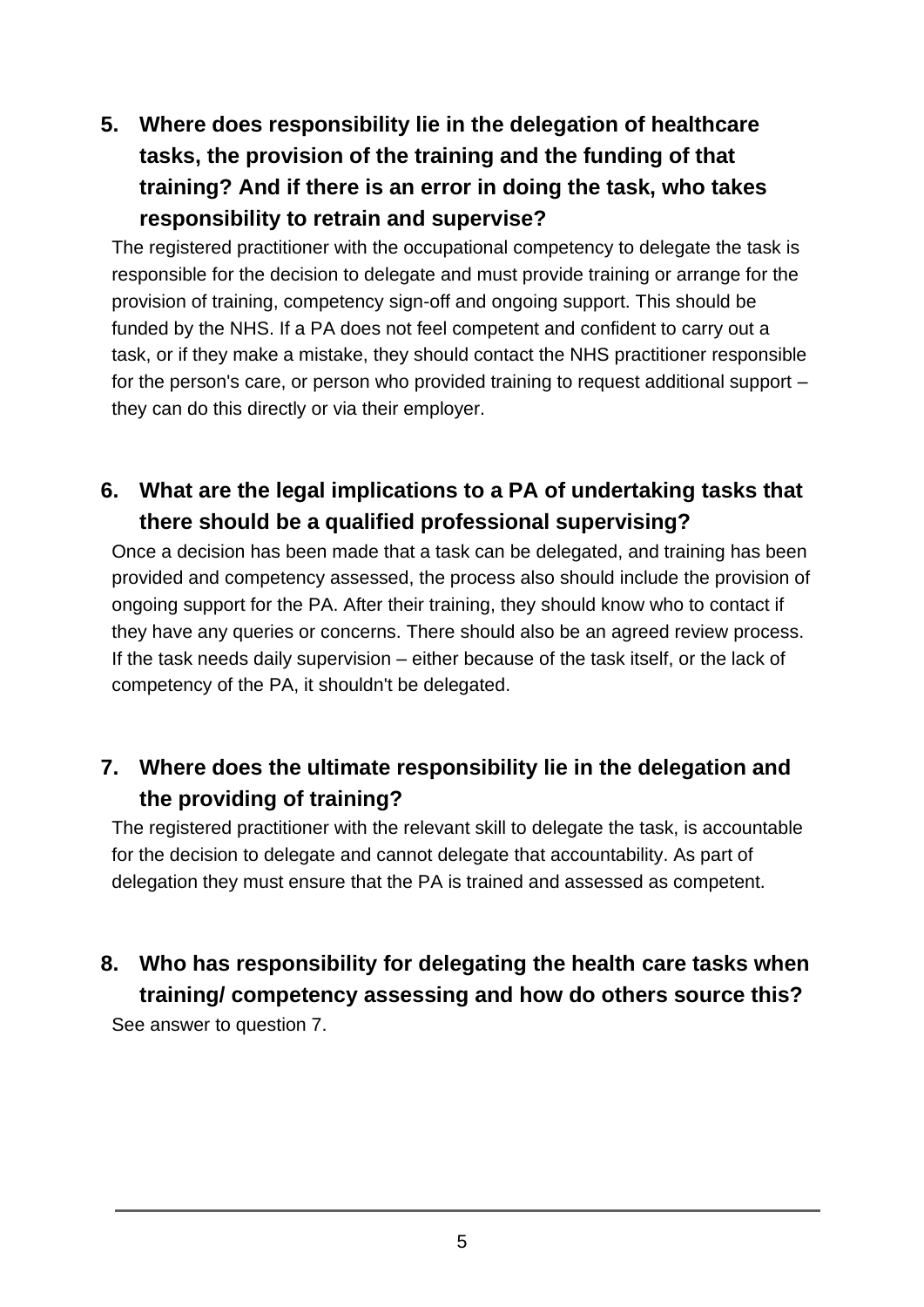#### **9. Once the healthcare task has been deleted delegatedto the PA, how is competence signed off and agreed?**

Once the training has taken place, the registered practitioner (a nurse for example) would observe the PA carrying out the task. It is recommended that all parties sign to indicate that they are happy that the PA is competent – the registered practitioner would sign to say the PA has demonstrated they are capable of carrying out the task; the PA would sign to say they are satisfied that they're confident and capable of carrying out the task, and the employer would sign to say that they're also satisfied for the PA to carry out the task. Competency sign-off should include a timescale for refreshing the training and reviewing competency, usually annually.

## <span id="page-5-0"></span>**10. If there are concerns, who (professional or otherwise) should check that a PA's training is in date?**

The registered practitioner or the NHS team who has clinical oversight for the care package should have a process in place to check that PA training is up to date, and competency is reviewed.

## <span id="page-5-1"></span>**11. Where a healthcare task has been taken on by a PA via a hospital (rather than the CCG), who determines ongoing training and oversight? Is there any difference for those with funding and those that are self-funded?**

If the PA is supporting the person in a community setting, for example, in their own home, it is the responsibility of the CCG who is funding the care package to ensure arrangements are in place to provide ongoing oversight, support and training for PAs. This applies to both self-funded care packages where some NHS funding is also provided, and care packages funded jointly by health and social care.

## <span id="page-5-2"></span>**12. Can you give some information on how training for PAs to administer insulin should be funded?**

<span id="page-5-3"></span>Arrangements for delegation, training and sign-off of competency are determined locally by CCGs.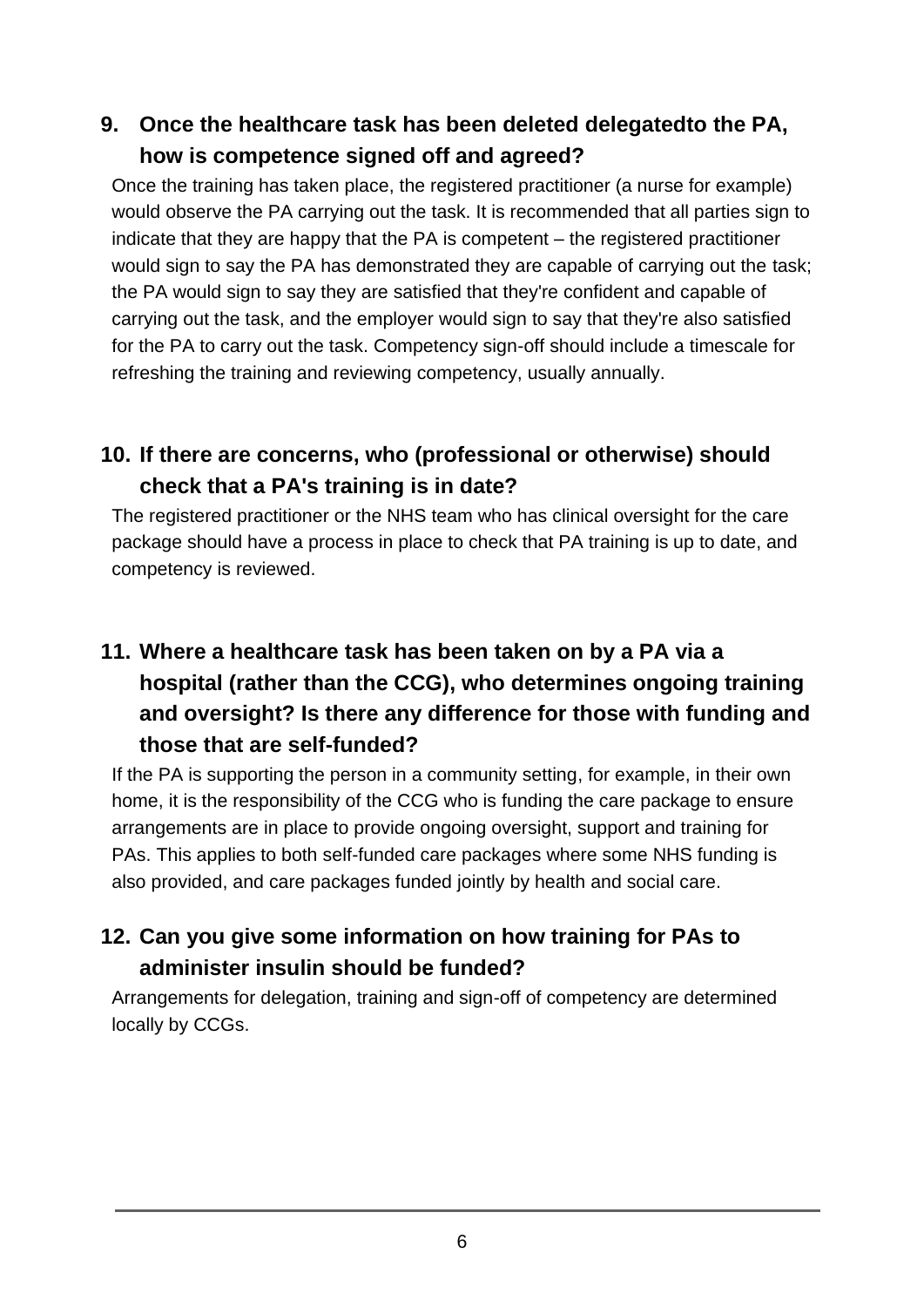## **13. How willing are clinical teams/healthcare professionals to delegate healthcare tasks to PAs and undertake competency assessment and oversight? Is it an easy process?**

CCGs or NHS teams generally are very supportive of delegation of healthcare tasks. Amongst other benefits, it can make best use of NHS workforce resources and skills, increasing efficiency and providing longer term savings in staff time and costs. Appropriate delegation to PAs can enable people to stay living at home, support more speedy and effective hospital discharge and prevent or reduce hospital admission. CCGs will have different local arrangements to manage the delegation process, including arrangements for ongoing clinical oversight of the care package, provision of training and competency sign-off. Establishing a robust local protocol helps staff understand the process and how the organisation supports them in this.

<span id="page-6-0"></span>**14. If a task, which can be delegated, is one which doesn't require clinical decision making, how would this apply to tracheostomy care and oxygen delivery? Would deciding if a tube needed changed in an emergency or not be a clinical decision? Would deciding based on the patient presentation if supplementary oxygen was required be a clinical decision?**

<span id="page-6-1"></span>There are complex healthcare tasks where component parts can be delegated to PAs, for example, routine care of a tracheostomy tube and oxygen delivery. These are usually the elements that are routinely done in the same way/repeated every time, taking into account an individual's particular circumstances, the type of task and the person who is going to be trained to do that activity. For a PA, part of the process of carrying out a delegated healthcare task is also to know what to do in an emergency, when to stop and report an unusual situation; and knowing who to report it to. This should all be covered as part of the training and the sign-off of competency.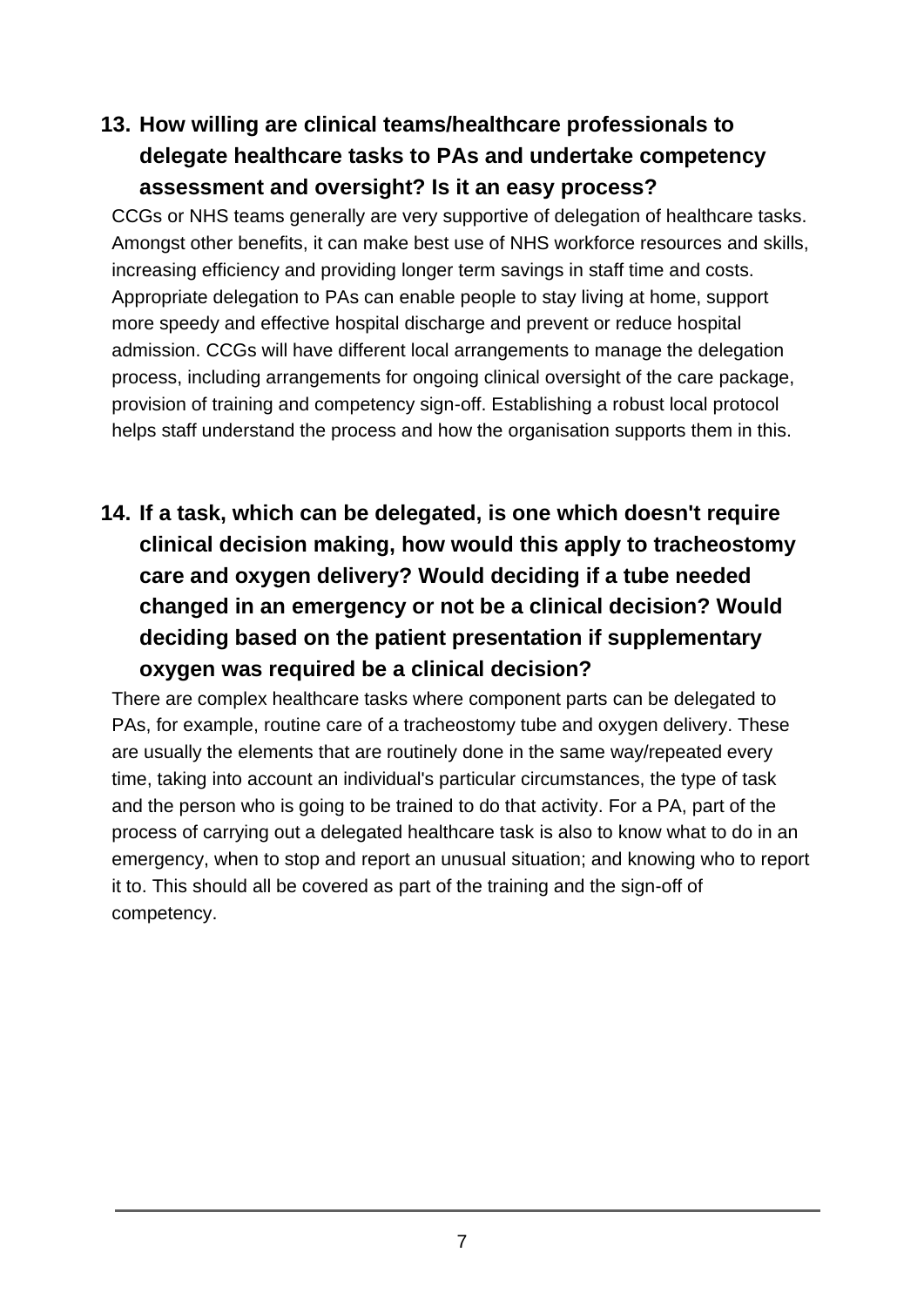## **15. Is it always the responsibility of the CCG to assess competency sign off? There appears to be variation in relation to training for delegated healthcare tasks, where some CCGs will train and assess competence and some won't, what's the reason for that and are there plans to change this?**

Commissioners (CCGs) have the overall responsibility to ensure that arrangements commissioned for delegation, training, competency sign-off, review and ongoing clinical overview are safe and robust. If a CCG is providing funding for care packages involving delegated healthcare tasks, there should be a process in place to be able to manage all aspects of the delegation process. There will be variation in how different CCGs approach this, and there may also be variation in which tasks are delegated in different areas.

## <span id="page-7-0"></span>**16. If a decision is made to delegate a healthcare task, what is the professional's responsibility?**

The registered practitioner with the relevant occupational competence is responsible for the decision to delegate a particular task. They are required to have the appropriate knowledge and skill and have been trained in that activity. The registered practitioner would make an assessment as to whether or not that particular activity was appropriate for delegation to a PA, taking into consideration a range of factors linked to the individual's personal circumstances and health condition. They must also provide training or arrange for the provision of training, competency sign-off and ongoing support.

#### <span id="page-7-1"></span>**17. How are responsibilities in relation to delegating health care tasks communicated to CCGs?**

Commissioners (CCGs) have the overall responsibility to ensure that arrangements commissioned for delegation, training, competency sign-off, review and ongoing clinical overview are safe and robust. If a CCG is providing funding for care packages involving delegated healthcare tasks, there should be a process in place to be able to manage all aspects of the delegation process. There will be variation in how different CCGs approach this, and there may also be variation in which tasks are delegated in different areas. NHSE/I has published [guidance](https://www.england.nhs.uk/publication/delegation-of-healthcare-tasks-to-personal-assistants/) on delegation of healthcare tasks to personal assistants within personal health budgets.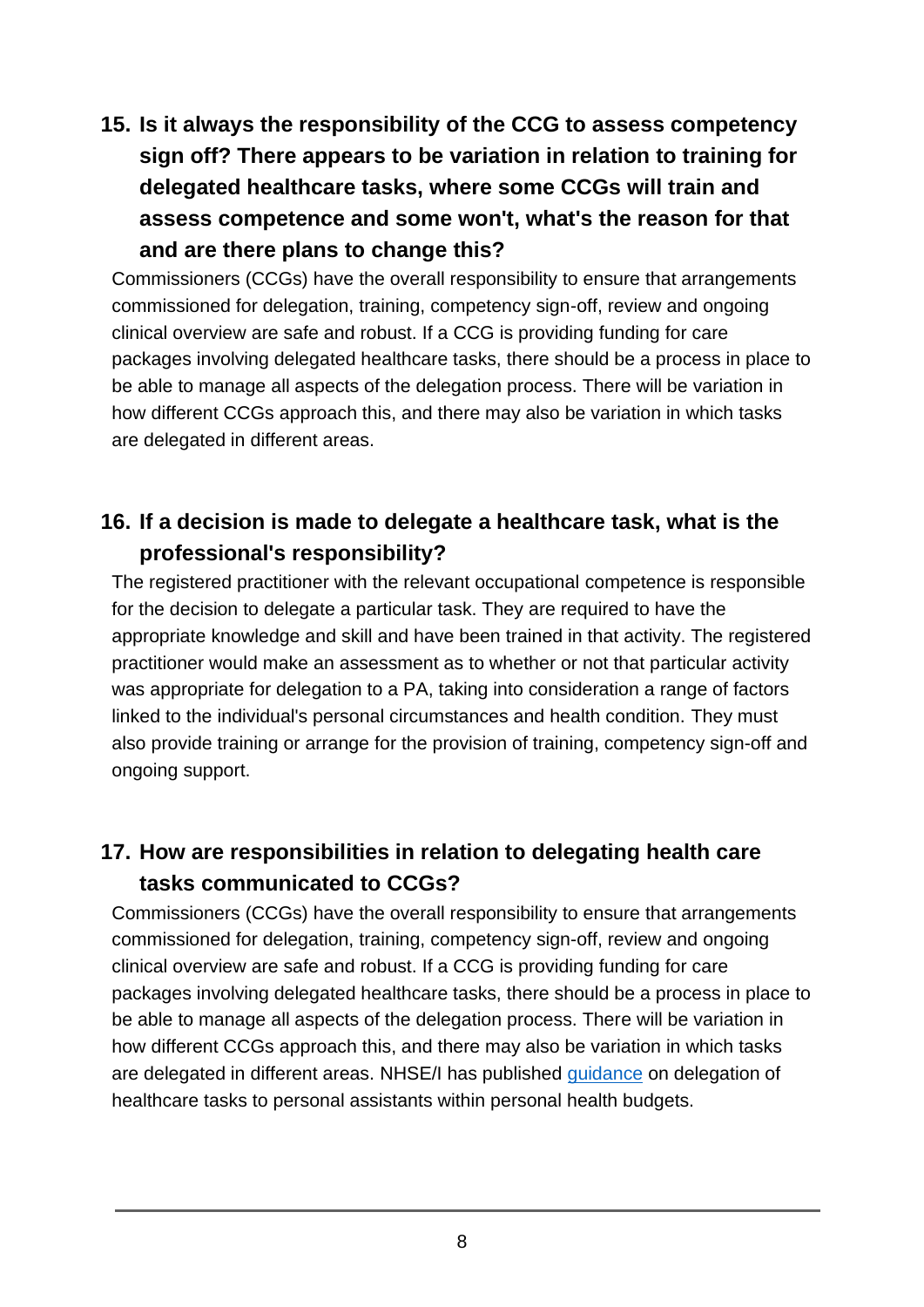## <span id="page-8-0"></span>**18. Can healthcare tasks, that are bespoke to an individual, and have been delegated to one or two team members by a healthcare professional, then be cascaded to other PAs for them to then carry out the tasks on a daily basis?**

This wouldn't be considered normal practice. The CCG should be involved and agree how training is carried out, that they are satisfied that the training is appropriate, and that the PA is a competent to deliver the task.

## <span id="page-8-1"></span>**19. Is it the responsibility of the delegating professional to monitor the PAs continued competence in undertaking a delegated healthcare task?**

The registered practitioner who has delegated the healthcare task should ensure a process is in place to provide ongoing clinical oversight, support to PAs and review of competency on a regular basis, for example, annually.

## <span id="page-8-2"></span>**20. Does the healthcare task need to be delegated to a PA by an NHS employed healthcare practitioner? For example, can a privately employed physio delegate healthcare tasks?**

The CCG authorising the healthcare package might delegate responsibility for the training and assessment of competence to a learning provider or private healthcare professional who has the relevant occupational competence. However, the CCG will need to have ongoing oversight on decisions made to delegate a healthcare task.

## <span id="page-8-3"></span>**21. Webinar speaker said that paying a higher rate of pay improved recruitment of PAs. How would you advise someone who, as a result of their PHB being capped means their assess day care needs are not being met?**

<span id="page-8-4"></span>If individuals are struggling to meet their day-to-day care needs within the allocated budget, they should approach the relevant funding authority (e.g. the local authority and/or CCG) and request a review.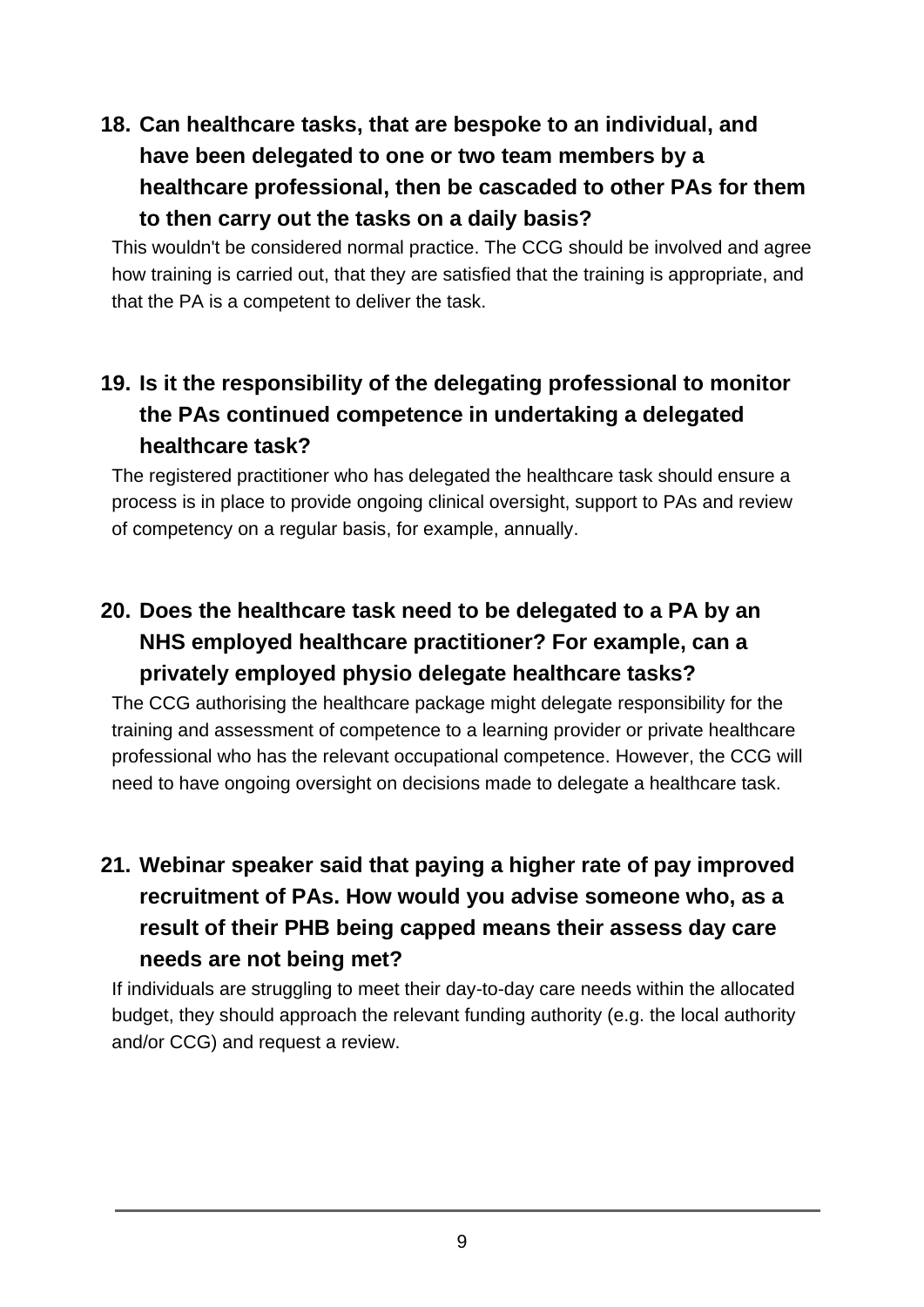**22. What can I do if my PA is unwilling to take on additional tasks and responsibility (e.g. delegated healthcare task) without having an increase in their pay to take into account the additional responsibility? Or my CCG refuses to fund an increase in pay?**

See answer to question 21.

#### <span id="page-9-0"></span>**23. What resources or support services help when becoming an individual employer?**

Sources of support vary depending on local arrangements. Support can either be from your local authority, CCG or a locally commissioned direct payment support, or user-led organisation. These may offer support with management of direct payments, recruitment of PAs, undertaking checks, training, support with payroll etc. Skills for Care has resources to support individual employers on their information hub [\(www.skillsforcare.org.uk/iepahub\)](http://www.skillsforcare.org.uk/iepahub) including a toolkit called ['Employing personal](https://www.skillsforcare.org.uk/Employing-your-own-care-and-support/Information-for-individual-employers/Information-for-individual-employers.aspx)  [assistants'.](https://www.skillsforcare.org.uk/Employing-your-own-care-and-support/Information-for-individual-employers/Information-for-individual-employers.aspx)

#### <span id="page-9-1"></span>**24. How can self-funders get help with care planning?**

The following has been taken from an Age UK factsheet ['How to get care and](https://www.ageuk.org.uk/globalassets/age-uk/documents/factsheets/fs41_how_to_get_care_and_support_fcs.pdf)  [support'](https://www.ageuk.org.uk/globalassets/age-uk/documents/factsheets/fs41_how_to_get_care_and_support_fcs.pdf): As a self-funder you are expected you to arrange your own care and support, as long as you have mental capacity to do so or have someone able to help you. However, you can ask the authority to make the arrangements under the 'right to request'. Once the request has been made, the authority has a legal duty to meet your eligible needs, though you will not be entitled to any financial assistance. It has the power to charge an arrangement fee for doing this. A request for support can be made for a variety of reasons, such as finding the system difficult to navigate, or wishing to take advantage of their expert knowledge of local care and support services in terms of availability and cost.

## <span id="page-9-2"></span>**25. Why is there a difference in working for support workers in domiciliary care vs PAs, for example, 2-1 with transfers, but PAs can do this alone?**

The process of delegation and decisions regarding 1-1 vs 2-1 care shouldn't be any different for a domiciliary care arrangement vs directly employed PAs, because the task itself and the care required should be the same regardless of who is carrying it out. CCGs should have a local process in place that covers both of these arrangements.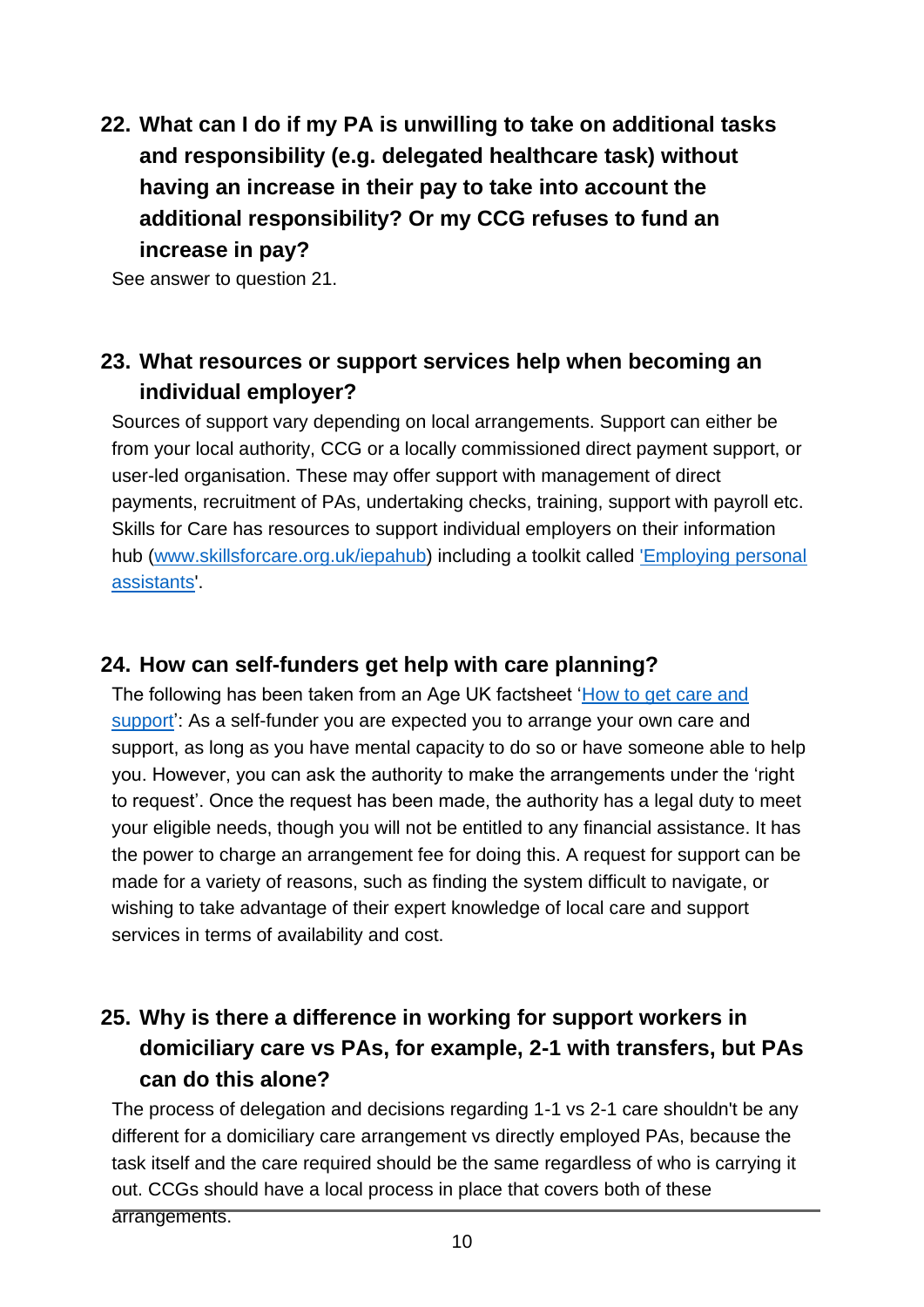#### <span id="page-10-0"></span>**26. Who checks that training is in date for PAs?**

The employer should check whether their PA's training is in date. It is good practice to check with each PA periodically and whether they require any additional or refresher training. The Skills for Care Employing PAs toolkit has a section on [managing and developing your PA,](https://www.skillsforcare.org.uk/Employing-your-own-care-and-support/Information-for-individual-employers/Managing-and-developing-your-PA.aspx) which includes information about training. Skills for Care's [guide on learning and development for PAs](https://www.skillsforcare.org.uk/Employing-your-own-care-and-support/Resources/Working-as-a-PA/5.-Training-and-qualifications/A-practical-guide-to-learning-and-development-for/A-practical-guide-to-learning-and-development-for-personal-assistants.pdf) would also be useful. When competency for delegated healthcare tasks is signed off by the registered practitioner, there should also be a plan put in place for reviewing the PA's competency and providing further training if required, for example, annually.

## <span id="page-10-1"></span>**27. PAs and individual employers are not CQC registered, so who has responsibility for keeping a track of training needed and how often should training be reviewed/refreshed?**

The CCG has a responsibility to ensure that where healthcare tasks are delegated to PAs, a process is in place to provide clinical oversight on the care package, ongoing support for PAs, and further training / review of competencies on a regular basis. The timescales for this should be appropriate and proportionate to individual circumstances and specific tasks. This would usually be annually as a minimum.

# <span id="page-10-2"></span>**28. The need for delegation of healthcare tasks to PAs has increased during the pandemic, is there an ongoing commitment or plan to raise awareness amongst individual employers, as well as with associated support (e.g. training, insurance etc.)?**

NHSE/I has been working with CCGs to support them to develop sound local processes for delegation of healthcare tasks to personal assistants within personal health budgets. CCGs should in turn work to spread understanding of delegation amongst their workforce and local population. The recent Skills for Care webinar was specifically aimed at raising awareness and understanding of delegation with individual employers.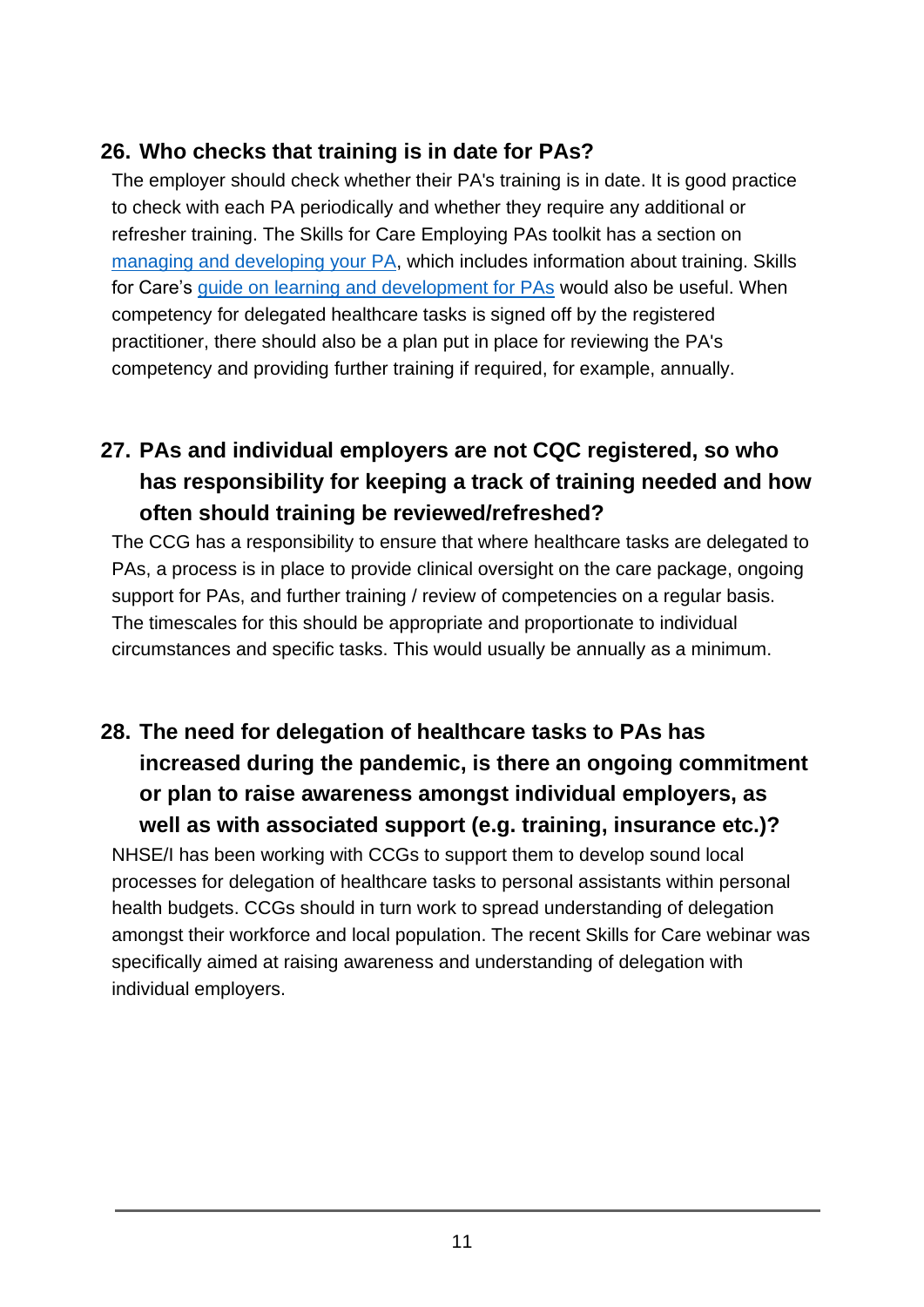## <span id="page-11-0"></span>**29. Are self-employed carers covered by insurance to undertake delegated healthcare tasks?**

Yes, self-employed PAs should have their own personal care assistant insurance policy. There are a range of different insurances available and self-employed PAs will need to make sure their policy includes delegated healthcare tasks, to ensure they are covered. They should check specifics with their insurance provider.

## <span id="page-11-1"></span>**30. If my self-employed PA has their own public liability insurance, do I also need my own insurance cover?**

There is no legal requirement for you to have your own insurance in place if the person providing care is self-employed and has their own insurance in place. Any property damage or personal injury caused by the PA should be covered under their own insurance. If your PA suffers an injury whilst working in your property, then your home insurance should pick up any costs you may be held liable for. If you do not have home insurance or if you feel that your home insurance isn't adequate, then you may choose to take out your own cover to cover this scenario however there is no legal requirement for this.

#### <span id="page-11-2"></span>**31. Should self-employed PAs be registered with CQC?**

<span id="page-11-3"></span>PAs who are directly employed by an individual, or related third party, and selfemployed PAs with an agreement to work directly for an individual do not need to be CQC registered. This is because the current Regulated Activity of personal care sets out an exemption relating to PAs. But there may be circumstances when a selfemployed PA may need to be CQC registered. See [this advice note](https://www.skillsforcare.org.uk/Employing-your-own-care-and-support/Resources/Working-as-a-PA/1.-What-is-a-PA/PA-working-and-CQC-registration/PA-working-and-CQC-registration.pdf) for more information.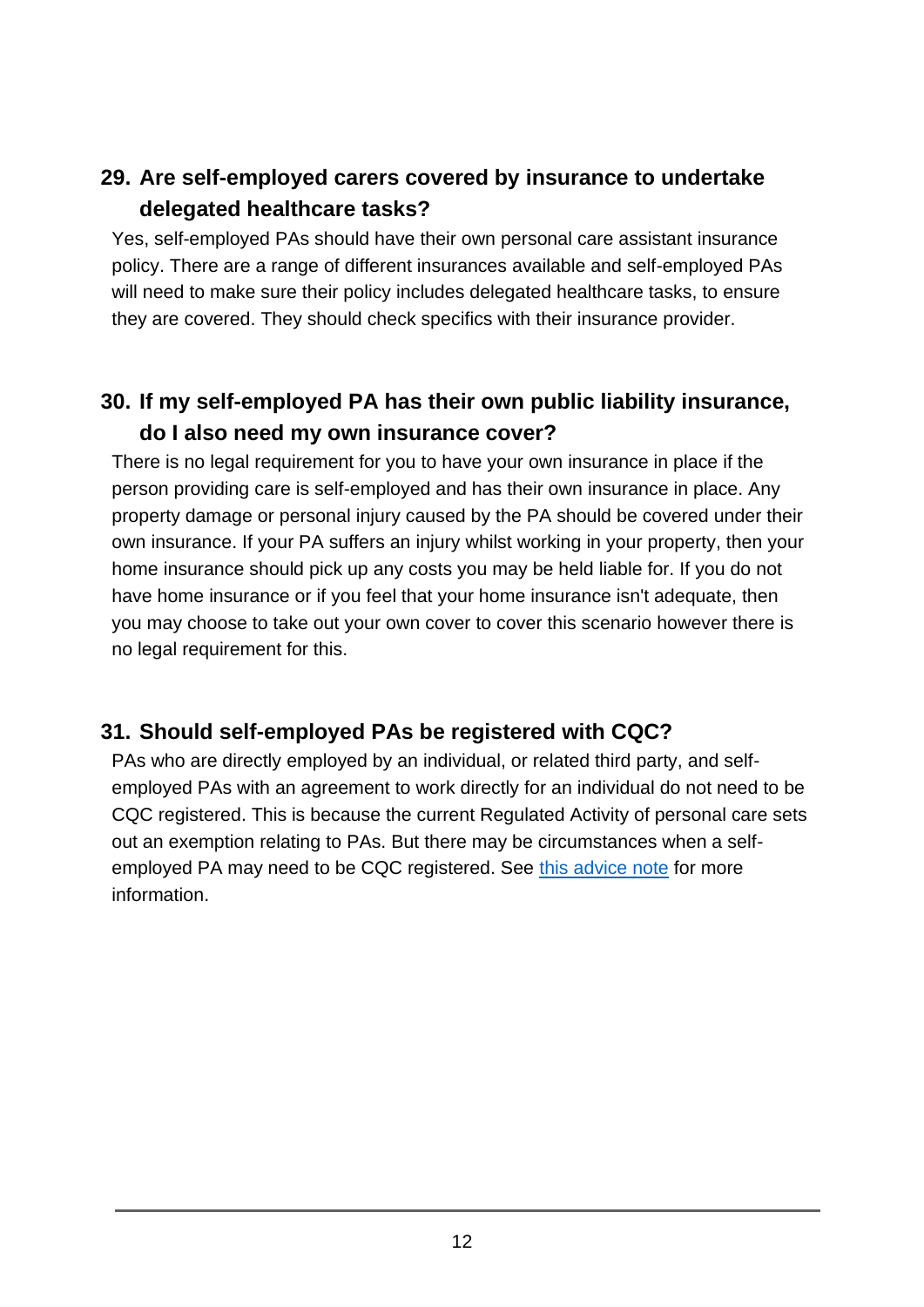#### **32. Are family members included in insurance cover to undertake delegated healthcare tasks?**

Yes, family members are insured to undertake delegated healthcare tasks as long as the employer has taken the correct insurance cover and that the family member is trained to the appropriate standard. This includes family, friends or family members living in the same house. However, you should check with your personal budget provider as their policy on using direct payments (including PHBs) to employ family members, certainly family members who reside in the same in the same household may not allow this.

# <span id="page-12-0"></span>**33. How does health and safety law apply in the home, specifically relating to lifting equipment when Lifting Operations and Lifting Equipment Regulations (LOLER) say 'domestic assistants' are specifically excluded?**

Health & Safety Executive (HSE) Regulations are only applicable when employing 5 or more staff. It is recommended as best practice that you have certain practices in place such as Risk Assessments, Health & Safety Handbook and an Accident Book however lawfully this is not needed nor is it from an insurance perspective. Your Employers Liability insurance company should be able to send you templates of the above documents upon request.

## <span id="page-12-1"></span>**34. If provision of care is shared with a domiciliary care provider and they provide training as a goodwill gesture, does their insurance take on the training/competence liability or does this lie with the individual employer?**

<span id="page-12-2"></span>The responsibility to make sure the training is up to standard and meeting requirement of the insurer lies with the employer. The insurance is taken out by the employer and is there to protect the employer and the employer's PAs. It is recommended that any employer in doubt of the level of training required for their PAs to be insured to undertake healthcare tasks get in touch with their insurance provider. In most cases the training offered as a goodwill gesture would suffice however if it wasn't, ultimately the employer will be without cover. Therefore employers must check with their insurer in these instances.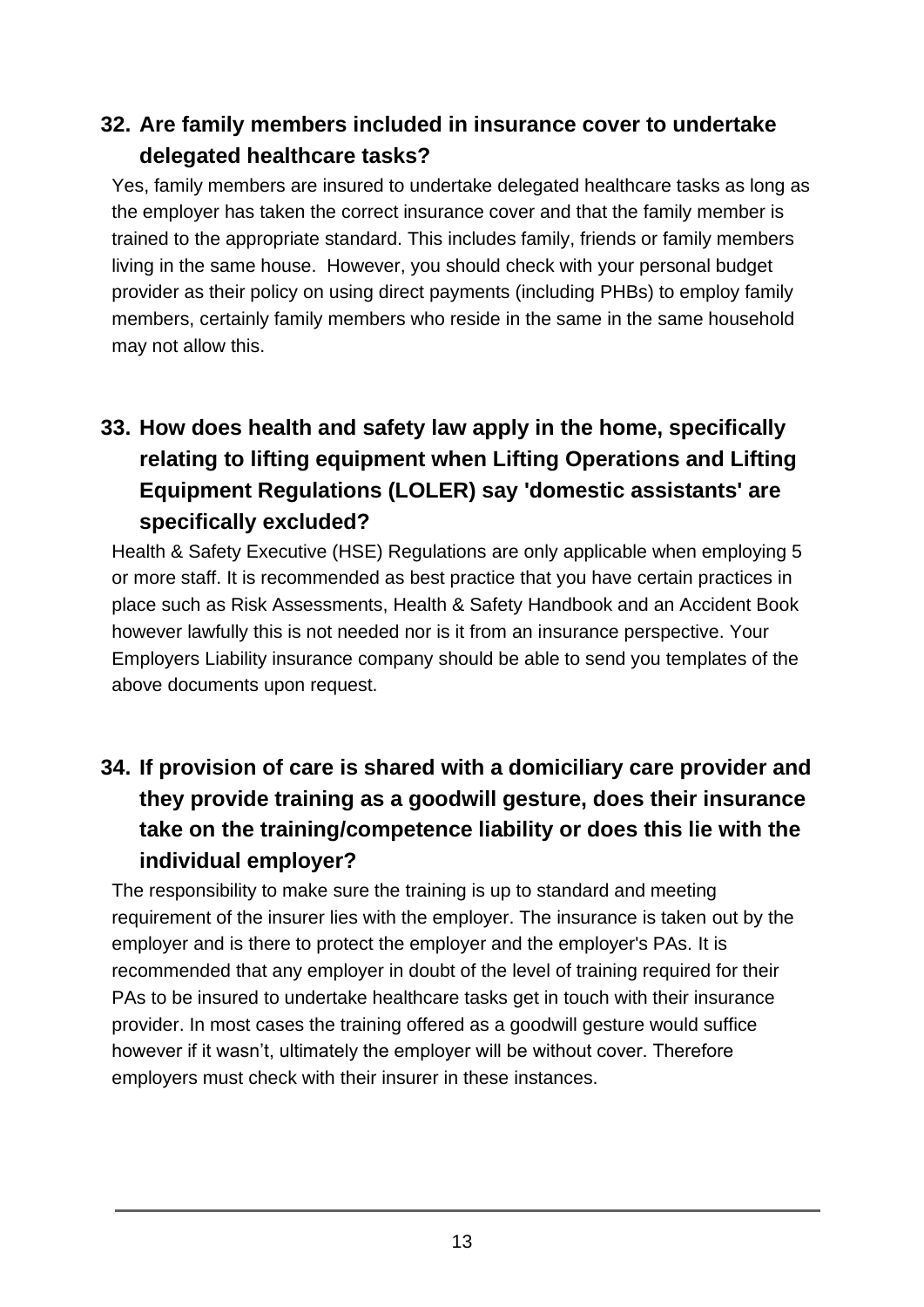## **35. How does employer liability apply if the individual employer was not aware of a risk? For example, if a hoist system was found to have been installed incorrectly but it's use was stopped as soon as concerns were raised?**

As an employer you have responsibility for the health and safety of your employees. Any equipment installed should be fit for purpose and if you are in any doubt that it isn't then you should raise a concern immediately and stop using said equipment. Accidents sadly happen and for the example provided the individual employer would be fully insured should something happen to the person receiving care or the employee. Once a fault is found the equipment must not be used until the equipment has been fixed. Using the equipment during this time may result in your insurance being invalid. In most cases where equipment is installed in the home as part of a package of support it will usually be following an OT or funding body assessment. Therefore the equipment tends to be fit for purpose. It is advisable that you speak to your funding body about maintenance and servicing.

# <span id="page-13-0"></span>**36. Are there any restrictions (insurance or otherwise) around under 18s undertaking healthcare tasks (e.g. administering medication)?**

From an insurance point of view, provided that suitable training had been undertaken and they had been signed of as competent, that would be accepted. However, from an employment law perspective consideration would need to be given to working time, health and safety etc. Contact your insurance provider for support with this.

## <span id="page-13-1"></span>**37. Can people under the age of 18 provide personal care, if so, what needs to be considered in terms of supervision and any potential psychological impact?**

<span id="page-13-2"></span>Yes, workers aged 16 and 17 can be employed and may undertake personal care, but it is essential to assess their competence and confidence. [Skills for Care has](https://www.skillsforcare.org.uk/resources/documents/Recruitment-support/Widen-your-talent-pool/Employing-16-17-year-olds/Guidance-on-employing-workers-aged-16-and-17.pdf)  [guidance on employing workers aged 16 and 17.](https://www.skillsforcare.org.uk/resources/documents/Recruitment-support/Widen-your-talent-pool/Employing-16-17-year-olds/Guidance-on-employing-workers-aged-16-and-17.pdf)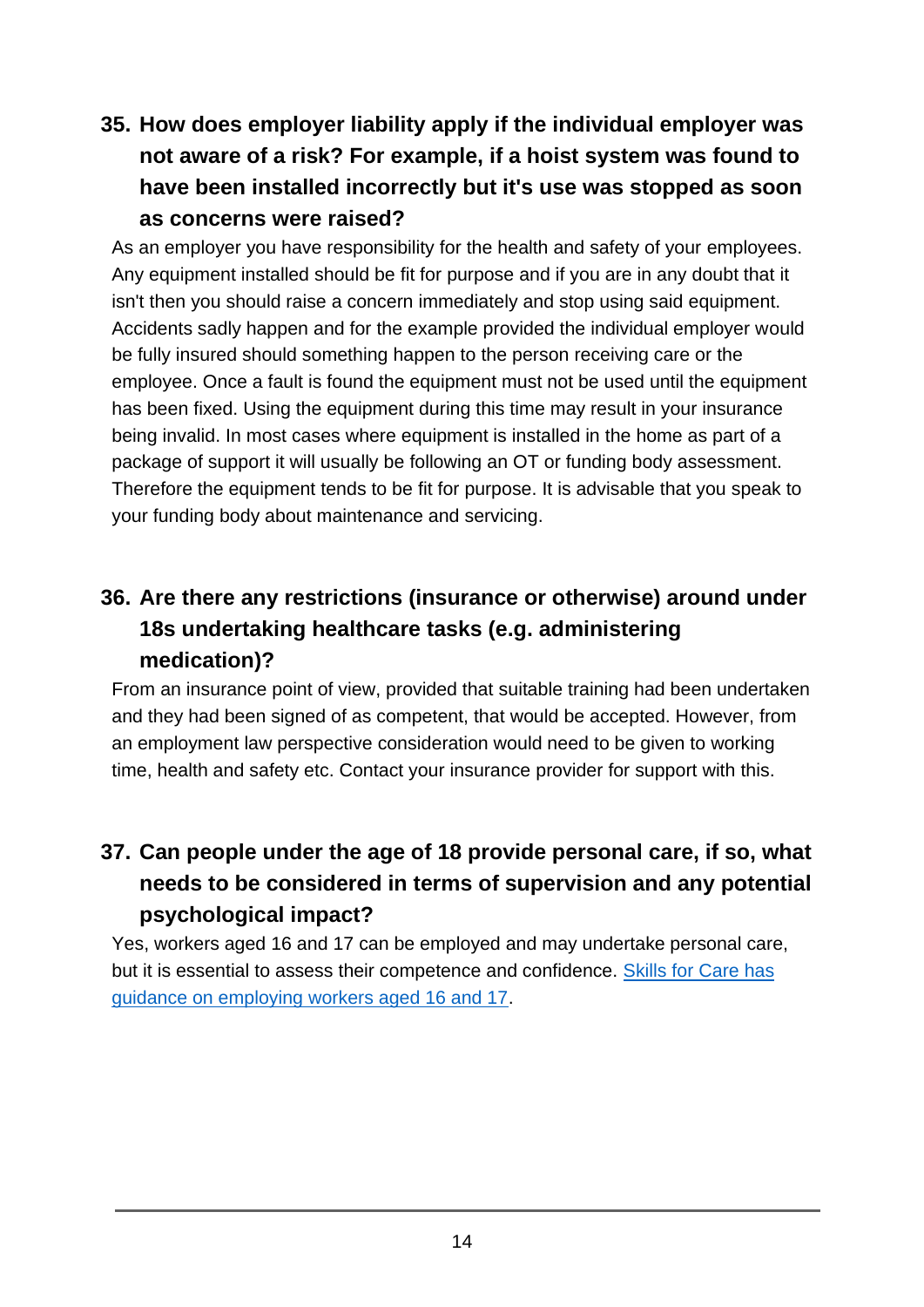## **38. What, if any, insurance advice/cover is available for individual employers if their staff are living with Long Covid?**

There is lots of helpful advice available for individual employers whose staff are suffering with Covid. All Employers Liability insurance policies should come with an Employment HR advice line. Contact the helpline and you will be given the advice and guidance required to help you safely and legally work with your staff.

# <span id="page-14-0"></span>**39. Will there be ongoing provision of personal protective equipment (PPE) for those who are not PHB funded but undertaking healthcare tasks (e.g. informal carers and direct payment recipients)?**

The Department of Health and Social Care (DHSC) are currently extending the offer of PPE for unpaid carers and direct payment holders personal assistants. [See further](https://www.gov.uk/government/consultations/extending-free-ppe-to-the-health-and-care-sector/outcome/extending-free-ppe-to-the-health-and-care-sector-government-response-to-public-consultation.)  [information.](https://www.gov.uk/government/consultations/extending-free-ppe-to-the-health-and-care-sector/outcome/extending-free-ppe-to-the-health-and-care-sector-government-response-to-public-consultation.)

It has been recommended that all the non-CQC registered providers (including PAs, individual employers, clients) are onboarded onto the new PPE platform after March 2022. This would act as their main route to order PPE, under the Government's recently extended free PPE offer for Covid-19 needs until March 2023 or until guidance on PPE is substantially amended or withdrawn.

- a. **If currently accessing PPE via local authority or local resilience forum (LRF):** Those currently accessing PPE through their LA or LRF, they will be sent a survey by their LA to fill out their details to ensure DHSC has all the correct information to smoothly onboard them onto the new PPE Portal.
- b. **New people requesting free PPE (i.e. not currently accessing PPE via the local authority or LRF):** For any people that come forward, their LA/LRF will ask them a few triaging questions to clarify if they are eligible for the free PPE offer. The LA/LRF will then ask the individual to fill out the survey mentioned above asking what type of care they provide and to self-determine the size category they should register under to help establish their order limits. This will then be sent to DHSC who will then onboard them onto the PPE Portal.

Please refer to GOV.UK page with a list of local contacts for LAs/LRFs - [Personal](https://www.gov.uk/guidance/personal-protective-equipment-ppe-local-contacts-for-care-providers)  [protective equipment \(PPE\): local contacts for providers -](https://www.gov.uk/guidance/personal-protective-equipment-ppe-local-contacts-for-care-providers) GOV.UK . LAs/LRFs will then be able to support access to the free PPE provision.